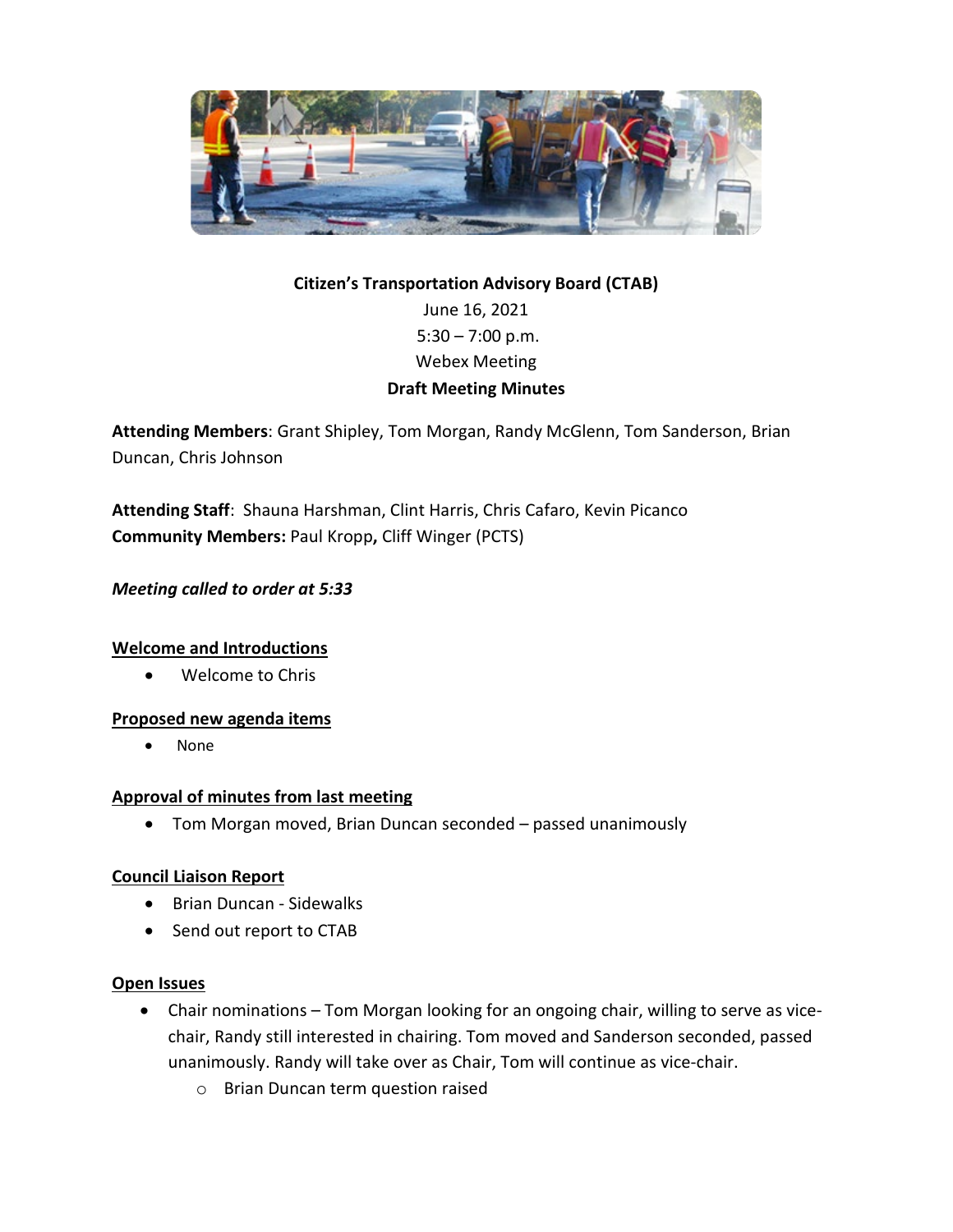$\circ$  Take a look at individual terms to give everyone advance notice of term status.

# • **Project status updates**

- $\circ$  Clint micro overlay contracts moving through Council, contracts hopefully begin first of July. Still testing this product and where it works best, in what conditions.
- $\circ$  Residential Chip Seal just went through committee and getting ready to happen. Typically start 4-6 weeks from contract award, contract just awarded. Chip Seal best in summer to seat the oil properly. Contractors are bidding high, should be \$10 to \$15 a yard. We are seeing much higher dollar amounts, perhaps due to required pre-work such as crack-seal, pre-leveling, drains. Hope to get the pricing down with City doing much of the pre-work that contractors are not interested in doing.
- o Sidewalk projects
	- N. River Drive going out to bid shortly, in the next couple of weeks.
	- Driscoll/Alberta/Cochran additional dollars secured early in the year, moving into planning and design this fall.
- New member recruitment discussion do we have a strategy? What is the strategy?
	- $\circ$  Neighborhoods, other agencies, CA recruitment strategy exists that can be drawn upon, the liaison committee could assist if Council agrees to the recruitment channel. Touch base with Paul Kropp to discuss. Council people will also be recruiting, that is how Tom Morgan became involved. Randy will be discussing with their board as well.
- Pot holes
	- $\circ$  City Website for potholes. As the PCI ratings go up, the need for pothole repair declines so as we continue to improve our streets we will continue to see less pot holes.
	- $\circ$  Pot hole reporting process has changed perhaps lottery to encourage pothole reporting!
	- $\circ$  The my311 app allows pothole reporting geocoded when entered in by phone.
- Nothing on website about residential streets and CTAB for residential street plan follow-up with Clint.
- Matrix how to bring in other elements into the tool to take the temperature. Discussion ensued:
	- o Could we bring in other elements? What are they and how do we ensure all perspectives have their concerns at the table.
	- o If the human element is to have a bigger impact, needs to be a more diverse board.
		- Criteria ideas schools, number of residences, traffic counts, equity, consider how the street is actually used, some streets are collectors that